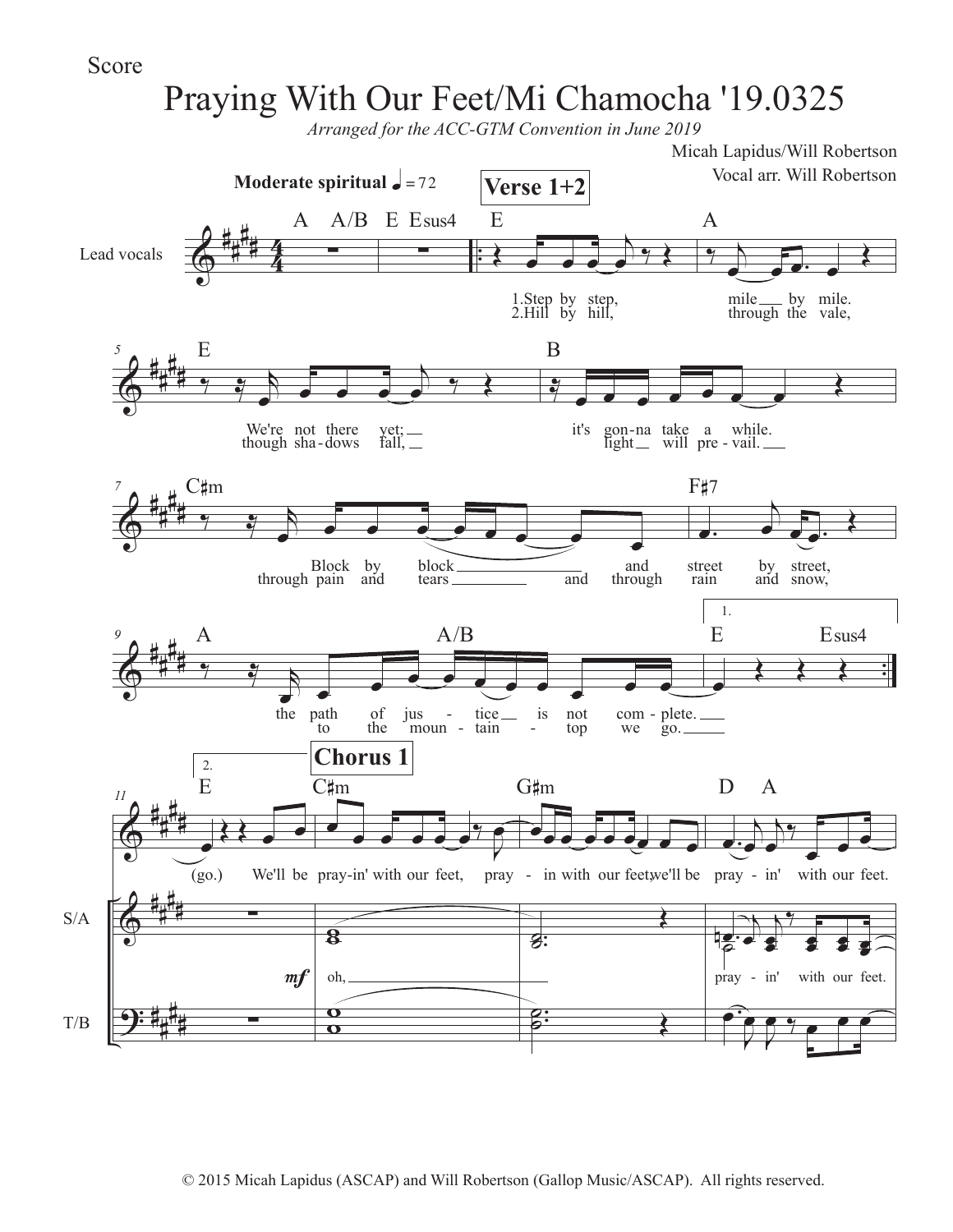



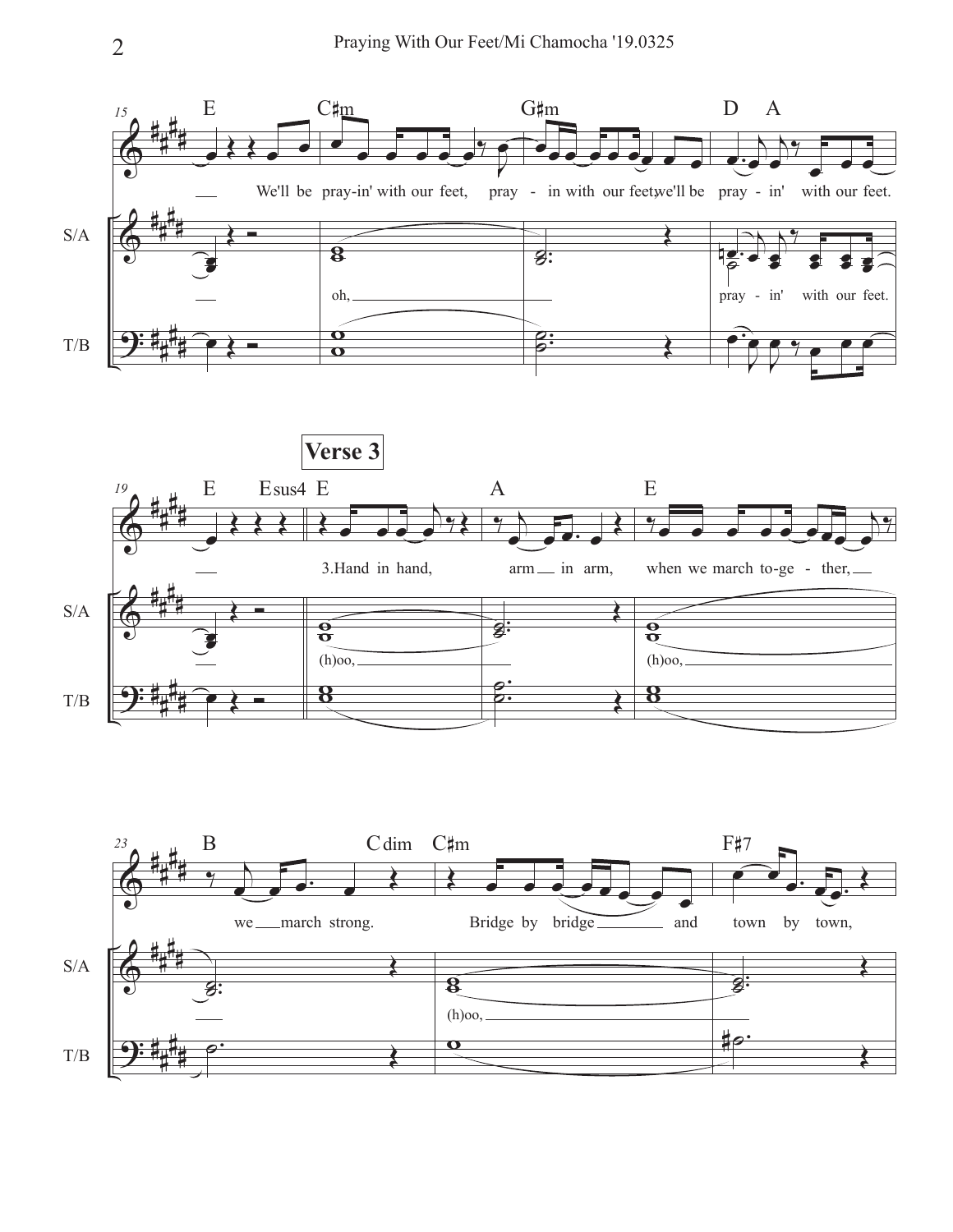





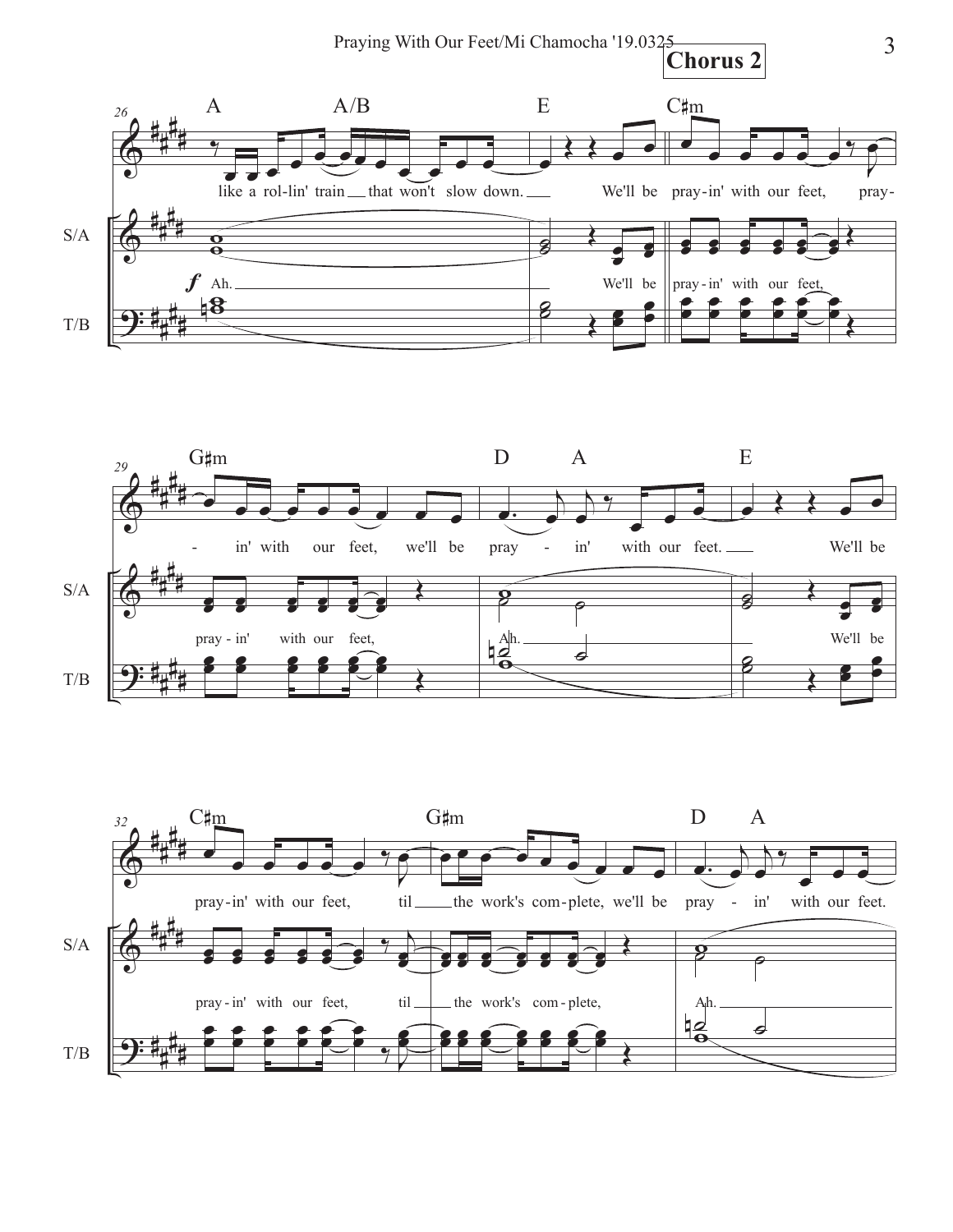4 Praying With Our Feet/Mi Chamocha '19.0325





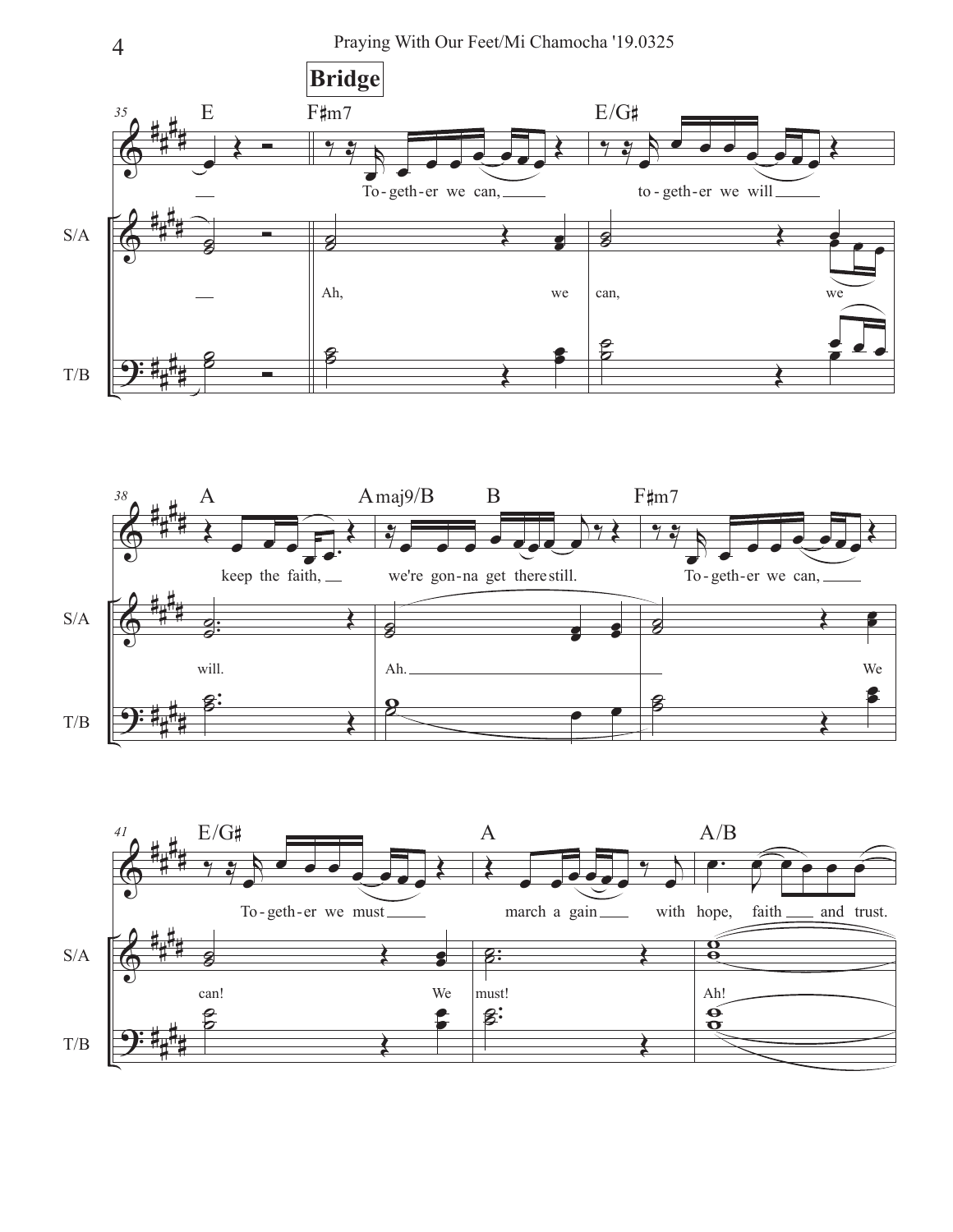